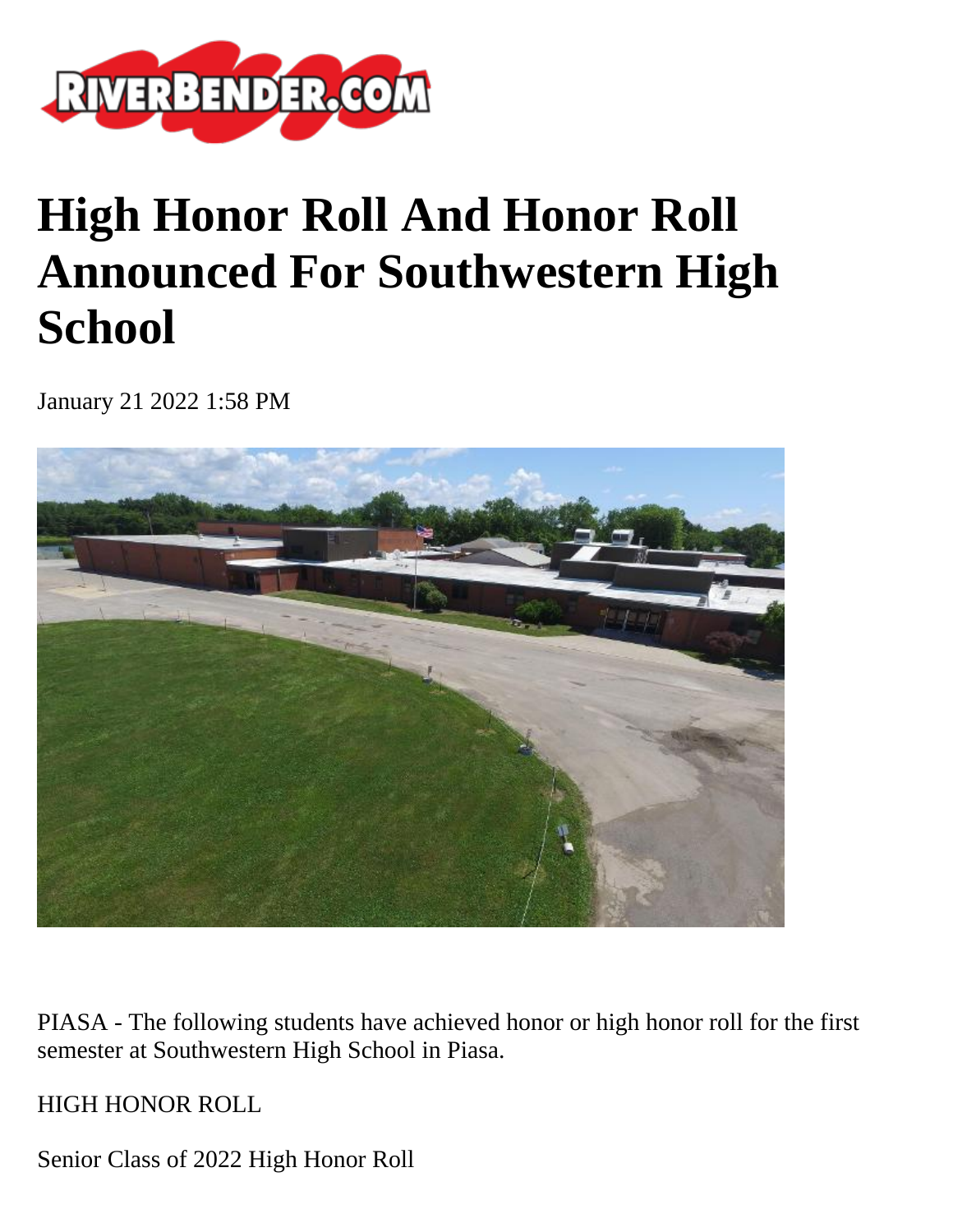Olivia Ahlemeyer, Thomas Albrecht, AmyDee Bachman, Jelsumina Biciocchi, Laini Bock, Dale Brandon, Joshua Eddington, Joshua Goff, Alexandria Goss, Grace Greenwell, Mackenzie Hampsey, Whitney Keith, Kayla LeMarr, Haileigh Lenger, Emily Lowis, Hannah Nixon, Owen Nixon, Quinn Owens, Kayla Rudolph, Chloe Ruyle, Ashton Seniker, Riley Tucker, Levi Unverzagt, Abby Van Doren, Megan Webb, Laina Wilderman, Cadence Woods

Junior Class of 2023 High Honor Roll

Brandon Adams, Jillian Beilsmith, Hank Bouillon, Cassie Christian, Rylee Crane, Macaylin Day, Kennedy Dempsey, Audrey Gordon, Vance Hake, Madyson Henderson, Jillian Hoback, Tyson Kahl, Ryan Raymond, Taylor Richey, Collin Robinson, Gracie Schneider, Benjamin Thompson, Corbin Tutterow, Jaron Whipps

Sophomore Class of 2024 High Honor Roll

Wyatt Akers, Matthew Arendell, Kelsey Bray, Carson Burns, Mia Greenwell, Abigail Hellrung, Gavin Humm, Colin LeMarr, Parker LeMarr, Abigail McDonald, Jillian Smith, Alexandra Wigger

Freshman Class of 2025 High Honor Roll

Ike Austin, Lainie Behrends, Reagan Beilsmith, Alivia Brandenberg, Ian Brantley, Greyson Brewer, Makenzie Cottingham, Gracie Darr, Madison Fenstermaker, Kyle Foss, Hailey Gula, Aaron Gunning, Ashlyn Hall, Layla Hall, Jonah Harper, Alexis Harrop, Kori Laubscher, Ryan Lowis, Hannah McQuay, Jeshurun Ken Opolencia, Ava Pulley, Addyson Quirk, Nicholas Ragsdale, Emily Raymer, Anneliese Shatley, Megan Stewart, Piper Voorhees

HONOR ROLL

Senior Class of 2022 Honor Roll

Tanner Albrecht, Madison Anderson, Emily Cambron, Jordan Cottingham, Gavin Custer, Charles Darr, Gavin Day, Morgan Durham, Addison Green, Madyson Heffington, Alyssa Hicks, Caleb Mary, Bryan McGee, Nina Phillips, Bo Richey, Madysen Sanzoterra, Katelyn Schrieber, Cale Schuchman, Callie Stormer, Nicholas Thurm, Kylie Todd, Erica Wallace, Morgan Williams, Devon Yost

Junior Class of 2023 Honor Roll